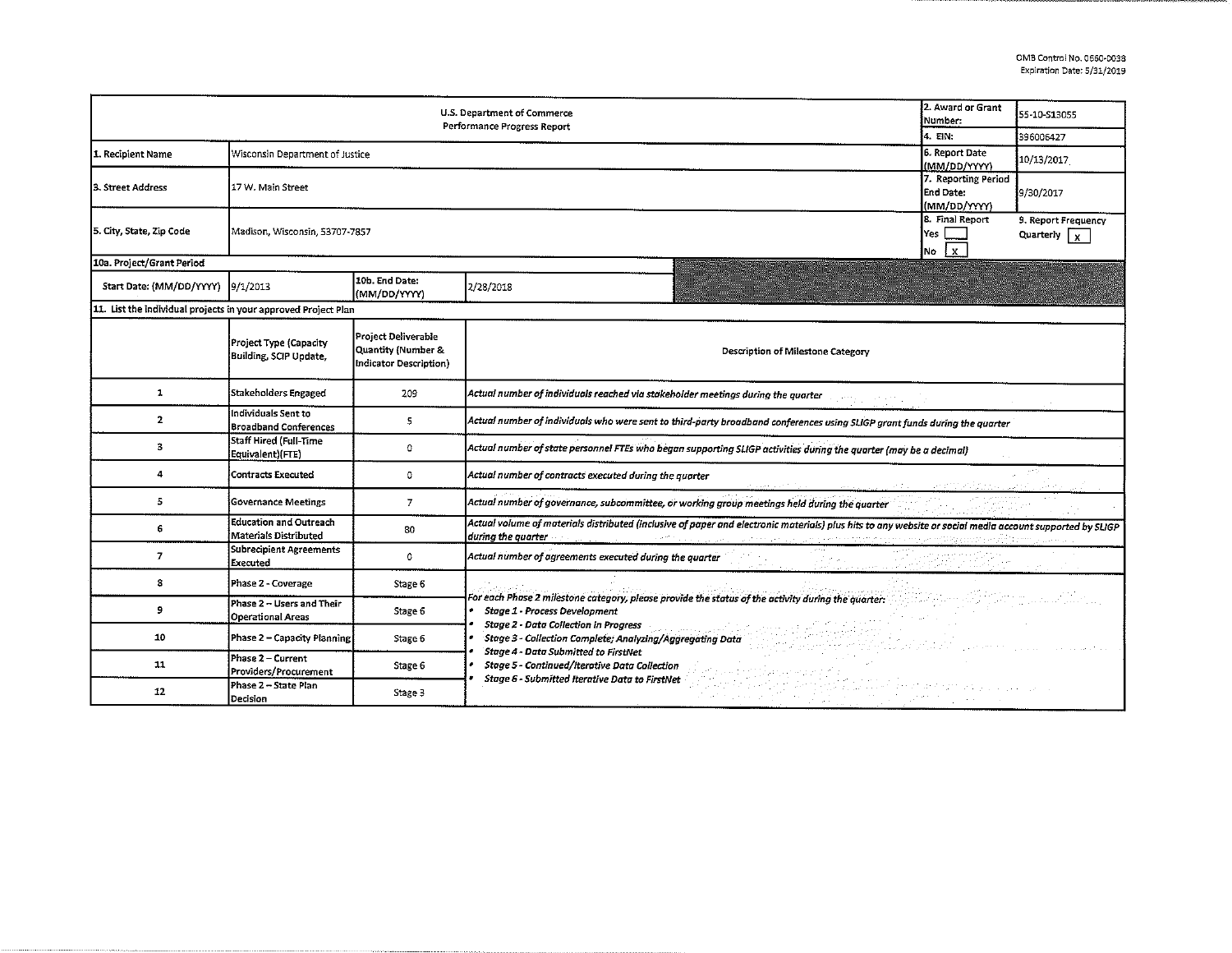11a. Describe your progress meeting each maior activity/milestone approved in the Baseline Report for this project; any challenges or obstacles encountered and mitigation strategies you have employed; planned major activit next quarter; and any additional project milestones or information.

Stakeholder and Broadband Conferences: 209 public safety personnel were reached throughout the State with regional meetings in this reporting period. The RIC's were able to present updates on the progress of FirstNet. The Department of Justice staff attended three conferences in this reporting period. The conferences attended were the Wisconsin Chiefs of Police Association, APCO Annual, and the Crime Information Bureau.

Governance Meetings: During this reporting period, seven governance meetings were held throughout the State which were also used for education and outreach on FirstNet and the Wisconsin Public Safety Broadband project. The meetings include the Northeast Regional SCIP Implementation Council, West Central Regional SCIP Implementation Council, NPSBN Subcommittee, Interoperability Council, Southeast Regional SCIP Implementation Council, Southwes SCIP Implementation Council, and East Central Regional SCIP Implementation Council.

Staff Hires and Other Activities: The DOJ staff and RICs participated in the following other activities during this reporting period: WiPSB Standing Meetings every Thursday, SLIGP Match Documentation Meeting, SLIGP Transfe Match/Reporting Meetings, Region V Teleconferences, FirstNet Priority & Preemption Teleconference, Broadband Stakeholder Workgroup Meetings, and the SLIGP Quarterly Call.

Planned Major Activities: In the next quarter the state and governance bodies will continue to work with FirstNet and AT&T to review the FirstNet State Plan and submit a recommendation to the Governor. Staff at DOJ will be the Department of Military Affairs (DMA) under statutory changes to the program in the next quarter. DOJ will continue to be the SAA for SUGP with an inter~agency agreement with DMA.

11b. If the project team anticipates requesting any changes to the approved Baseline Report in the next quarter, describe those below. Note that any substantive changes to the Baseline Report must be approved by the Depart Commerce before implementation.

11c. Provide any other information that would be useful to NTIA as it assesses this project's progress.

Our team has developed a State Plan Decision Process and received internal approval. Our staff plans to submit to FirstNet within the next quarter. We continued meeting with stakeholders, though most of this quarter was sp State Plan, preparing for the delivery of the State Plan to the Governor, and preparing for the staff transition to OMA.

11d. Describe any success stories or best practices you have identified. Please be as specific as possible.

12. Personnel

12a. If the project is not fully staffed, describe how any lack of staffing may impact the project's time line and when the project will be fully staffed.

The Program and Policy Analyst 1 left the position last quarter and we are currently in the process of hiring. It is anticipated that this will not impact the project's timeline.

|                              |      | 12b. Staffing Table - Please include all staff that have contributed time to the project. Please do not remove individuals from this table. |                      |
|------------------------------|------|---------------------------------------------------------------------------------------------------------------------------------------------|----------------------|
| Job Title                    | FTE% | Project (s) Assigned                                                                                                                        | Change               |
| Program and Policy Analyst 1 | 0.5  | Provides administrative support relating to grant management, governance meetings, outreach activities, and fulfill program requirements.   | Vacant as of 6/12/17 |
| Program and Policy Analyst 2 | 0.5  | Provides administrative support relating to grant management, governance meetings, outreach activities, and fulfill program requirements.   |                      |
| Justice Program Supervisor   |      |                                                                                                                                             |                      |
| $ $ (SWIC)                   | 0.5  | Overall program oversight.                                                                                                                  |                      |
| <b>Grants Specialist 1</b>   | 0.1  | Provides financial balances, completes Financial Status Report (FSR), completes travel reimbursement and pays general costs.                |                      |
| <b>I</b> Grants Specialist 2 |      | Completes travel reimbursement and pays general costs.                                                                                      | Will remain vacant   |
| Financial Officer            |      | Provides financial oversight for the federal award.                                                                                         | Will remain vacant   |
| LTE                          |      | Provides program support for day to day work and meetings.                                                                                  | lWill remain vacant  |